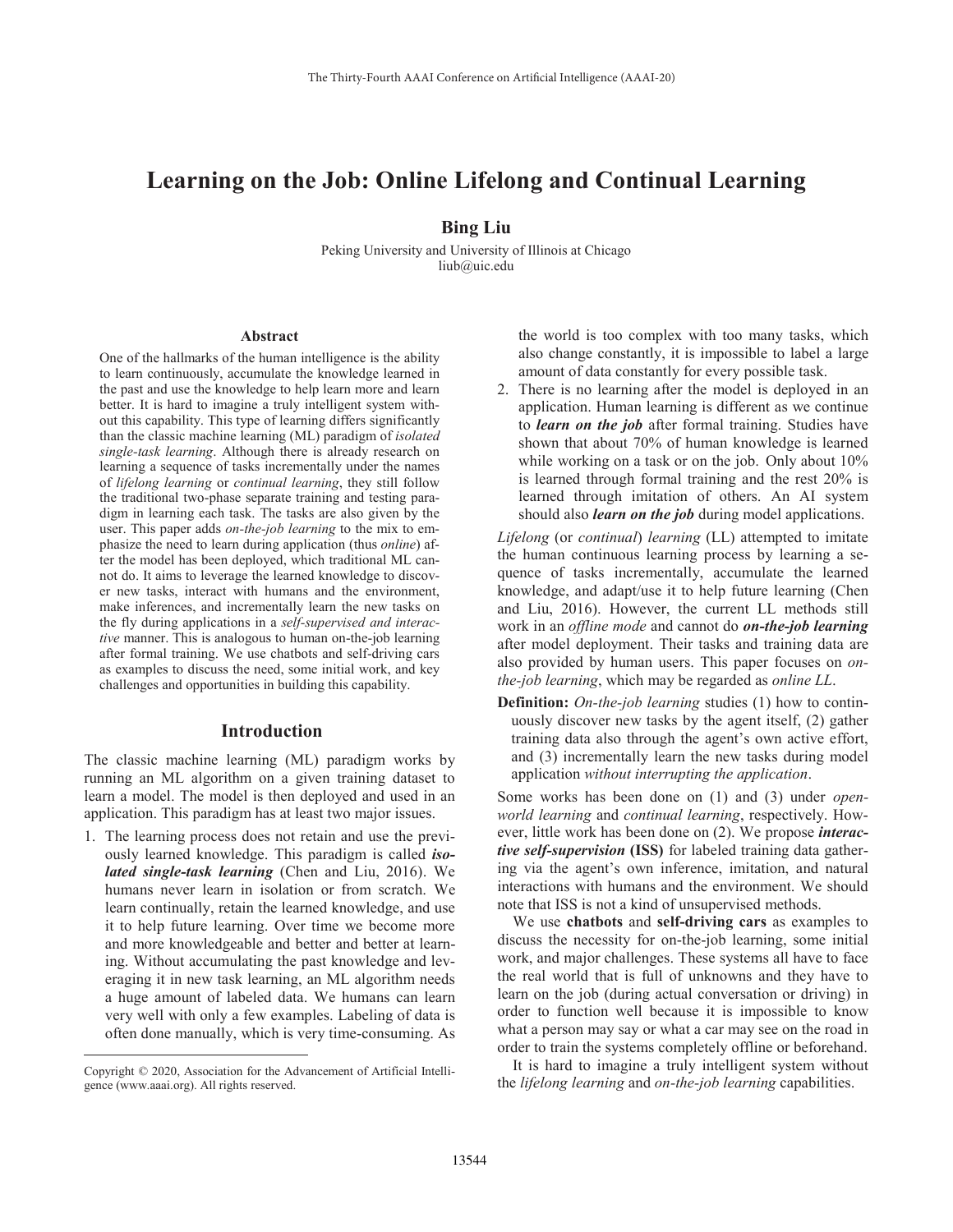## **Lifelong Learning and Continual Learning**

This section introduces *lifelong learning* and *continual learning* (Chen and Liu, 2018). They basically mean the same thing, but the past research under the two names focuses on different aspects of the same problem.

## **Lifelong Learning (LL)**

LL is defined in (Chen and Liu, 2016) as follows (based on (Thrun and Mitchell, 1995; Thrun, 1996; Silver, Yang, and Li, 2013; Ruvolo and Eaton, 2013; Chan and Liu, 2014):

**Definition:** At any time point, the learner has learned a sequence of *N* tasks,  $T_1$ ,  $T_2$ , ...,  $T_N$ . When faced with the  $(N+1)$ th task  $T_{N+1}$ , the learner can leverage the knowledge in the knowledge base (KB) to help learn  $T_{N+1}$ . KB maintains and accumulates the knowledge learned from the previous *N* tasks. After the completion of learning  $T_{N+1}$ , KB is updated with the knowledge gained from learning  $T_{N+1}$ .

 We see that the goal of LL is to leverage the knowledge learned in the past to learn the new task  $T_{N+1}$  better.

#### **Continual Learning (CL)**

The term *continual learning* (CL) is more commonly used than LL in the deep learning community. The focus of CL is to solve *catastrophic forgetting* (CF) (Li and Hoiem, 2016; Seff et al., 2017; Shin et al., 2017; Kirkpatrick et al., 2017; Rebuffi et al., 2017; Lee et al., 2017; He and Jaeger, 2018; Yoon et al., 2018; Masse et al., 2018; Schwarz et al., 2018; Hu et al., 2019). CF means that when a neural network (NN) learns a sequence of tasks, the learning of each new task is likely to change the weights learned for previous tasks, which degrades the model accuracy for the previous tasks (McCloskey and Cohen, 1989). Human brains have the remarkable capability of learning a large number of tasks incrementally with little interference among them.

There are two main CL settings:

- *Class continual learning* (CCL): In CCL, each task consists of one or more classes to be learned together but only one model is learned to classify all classes so far. In testing, a test instance from any class may be presented to the model for it to classify with no *task* information.
- *Task continual learning* (TCL). In TCL, each task is a separate classification problem (e.g., one classifying different breeds of dogs and one classifying different types of birds). TCL builds a set of classification models (one per task) in *one* neural network. In testing, the system knows which task each test instance belongs to and uses only the model for the task to classify the test instance.

## **Deal with Forgetting and Improve Learning**

Ideally, we would like LL or CL to achieve both objectives i.e., (1) learning the new task better (2) without forgetting the past models. Clearly, not all problems can achieve both. It is not obvious that different tasks or classes can help each other for CCL (except feature sharing). For TCL,

if the tasks are entirely different, it is hard to improve the new task learning either. For example, one task is to classify whether one has a heart disease or not and another is to classify whether a loan application should be approved. Since the two tasks have little similarity, they have little knowledge sharing, and thus cannot help each other much. In these cases, CF is the only problem to solve.

 However, for TCL, if the tasks are similar or share many aspects, then it is possible to achieve both objectives. Sentiment classification (SC) (Liu, 2012) is a good example because different tasks in SC have a lot of knowledge sharing, e.g., sentiment words/phrases (e.g., good, great, bad, and terrible) are similar across tasks. Each SC task is a separate classification problem that classifies whether a product review expresses a positive or negative sentiment. Lv et al. (2019) proposed a method, called SRK, which deals with CF and also improves the accuracy of the new task learning significantly. Additional experimental results show that the accuracy of the models of previous tasks also improves by 3% on average. But for some tasks, the results are also worse off significantly, which indicate some forgetting. It is interesting to deal with CF for these tasks.

## **On-the-Job Learning**

Existing LL/CL techniques still mainly take the traditional batch or offline training and testing approach. They perform no learning after the learned model is deployed in its intended application, i.e., no learning while working on a task or on the job. As we discussed in the introduction section, we humans learn much of our knowledge on the job.

 Note that there is a related ML paradigm called *online learning*, where the training examples arrive in a sequential order and when a new labeled example arrives, the existing model is quickly updated to produce the best model so far. On-the-job learning includes online learning but focuses on the more challenging task of continuous learning in the open environment where there are unseen objects or unexpected scenarios. Spotting and learning them *on the fly* is the core (including how to obtain class labels of the data).

Classic ML makes the *closed world assumption*.

**Closed world assumption**: The classes seen in testing or application must have been seen in training.

This means that in applications, the system cannot see anything new. This is not always true because in many applications, by nature the system will almost certainly encounter instances of unseen classes or unexpected situations that it has not been trained for. For example, during driving, a self-driving car is very likely to see new objects or unexpected scenarios (or corner cases). A chatbot will certainly encounter a user intent that it has never learned or an utterance that it cannot understand. In such cases, the system works in an *open world* environment in contrast to the *closed world* environment where the traditional ML operates. In the open world, the system has to learn on the job.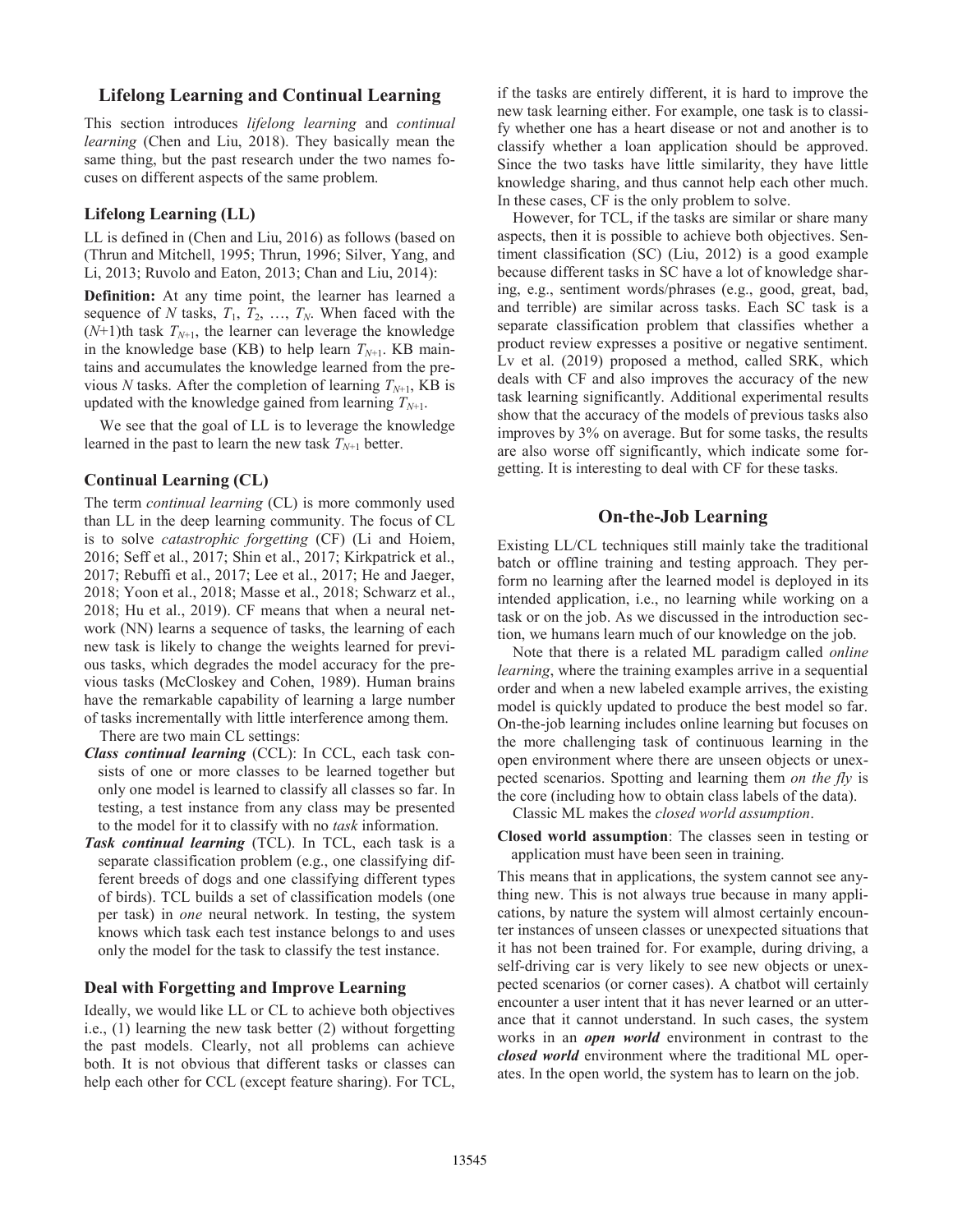

Figure 1: Architecture of lifelong learning incorporating on-the-job learning (best viewed in color). Note:  $T_1 \ldots T_N$  are the previously learned tasks,  $T_{N+1}$  is the current new task to be learned and  $D_{N+1}$  is its training data. The Learner learns by leveraging the relevant prior knowledge identifying by Task-based Knowledge Miner from the Knowledge Base (KB), which contains the retained knowledge in the past. The orange-colored lines indicate on-the-job learning.

## **Proposed New Lifelong Learning Architecture**

As on-the-job learning is, by nature, a continuous learning process, we incorporate it into the lifelong learning definition and architecture in (Chen and Liu, 2016; 2018). The new architecture is given in Figure 1. The orange colored links reflect the on-the-job learning. We can see that during model application, the system can discover new tasks to be learned, new training data for learning, and new knowledge (auxiliary knowledge) to be added to the KB that may be leveraged in future learning or to improve the current model (Shu et al., 2017b). Note that dealing with CF is not reflected in the architecture as it stays in the algorithm of the Learner. Note also we do not present a new definition of lifelong learning as it is fairly easy to see from Figure 1.

#### **Main Steps of On-the-Job Learning**

We now discuss on-the-job learning in detail. We use supervised learning as an example to illustrate the essential steps. Later, we will discuss two use cases: learning during a dialogue or conversation and during driving of a selfdriving car, where we will also see other forms of learning.

1. **Detect instances of unseen classes**: On-the-job learning starts with the system detecting instances of unseen (in training) classes, i.e., unexpected things, which form a new task to be learned incrementally. Formally, the problem is stated as follows (Chen and Liu, 2018):

At any point in time, the learner has built a multi-class classifier  $F_N$  based on past *N* classes of data  $D_1, D_2, \ldots$ ,  $D_N$  with their corresponding class labels  $l_1, l_2, ..., l_N$ .  $F_N$ can classify each test/application instance to either one of the *N* known classes or reject it and put it a set *R*.

Several researchers have studied this problem, e.g., Scheirer et al. (2013), Bendale and Boult, 2015; Fei and Liu (2016), De Rosa et al (2016), and Xu et al. (2019).

- 2. **Identify unseen classes and gather training data**: Once a set of instances *R* are found to be from some unseen classes, the system identifies the hidden (unseen) classes *C* and gather training data in order to incrementally learn them. For example, a robot is built for greeting hotel guests. At any time, it has learned to recognize all existing guests. When it sees an existing guest, it greets and chats with him/her like a friend. When a new guest arrives, it should detect that it has never seen him/her before. It can say hello, asks for his/her name, take some pictures (training data), and then learn to recognize the guest. Next time when it sees the person, it can address the person by his/her name and chat like an old friend. This sounds easy! However, in general, this step is challenging as it is an unsupervised learning problem. The system does not know the number of classes in *C* or which instance belongs to which class. The next subsection is dedicated to this problem.
- 3. **Incrementally learn the unseen classes**: Assume that there are *k* new/unseen classes in *C* that have enough training data. The learner incrementally learns the *k* classes based on the gathered training data. That is, the existing model  $F_N$  is updated to produce a new model *FN+k*. This is a *class continual learning* (CCL) problem.

After learning in step 3, the system goes to step 1 and  $F_{N+k}$  becomes  $F_N$ . The process continues.

If learning and prediction is not the end task, the system will use the newly learned knowledge to help perform the end task, e.g., to generate a response to the user in a dialogue, or to generate a control action to control the car.

 Steps 1 and 3 have been studied in *open-world learning* (Shu et al., 2017a, 2018; Chen and Liu, 2018) and *continual learning* (Chen and Liu, 2018; Parisi et al., 2018) respectively. Step 2 needs significant research, which we discuss next and propose a new method to do it.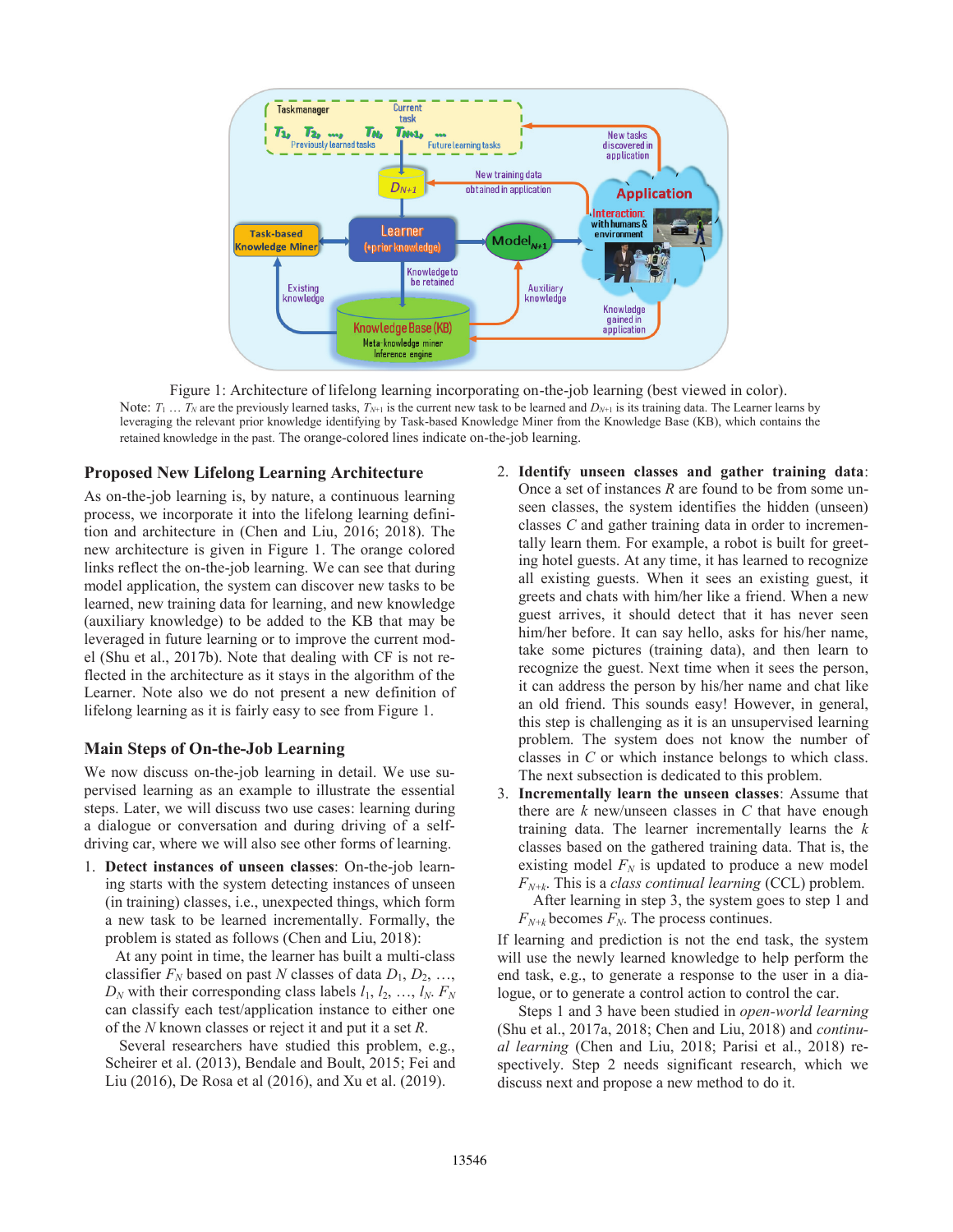## **Interactive Self-Supervision**

Step 2 is a key challenge for on-the-job learning, i.e., how to find the hidden classes and obtain labeled training data. This must be done through actions initiated by the system itself without interrupting the application, as an intelligent agent should not rely solely on the user-provided training data to learn passively offline forever. It must learn actively on its own based on its prior knowledge by observing and interacting with the environment and humans to obtain explicit or implicit feedback to serve as supervision.

 We propose an *interactive self-supervision* (ISS) framework for obtaining supervisory information via interactions with humans and the environment. It has three main forms:

- x *Trial-and-error***:** The system performs actions in the environment and observes the effects to gather training data. It is assumed the system knows right and wrong.
- Asking the user: The system interacts with human users by *asking them questions* (see the two use cases below). Their answers can serve as the supervisory information.
- *Reasoning and imitation*: The system uses its past knowledge and context to infer class labels through reasoning and imitation*.* For instance, in the guest greeting robot example, the robot should know that the pictures (training data) taken are all from that guest (class label). We will see how imitating others can help identify labels in the self-driving example later. Zero-shot learning (Palatucci et al. 2009) is also applicable here.

Note that asking human users is justified because it is evident that a large amount of our own knowledge is not learned by ourselves through our own observations or experiences but passed to us through teaching or other means. For example, most of us did not personally group vehicles into categories (or clusters) and called them buses, cars and trucks. We were told of these classes and their names or class labels by others. In a similar way, an intelligent agent should interact with and learn from humans who already possess a lot of knowledge. However, the interactions must be done in a natural and seamless way with little burden on the humans, unlike large-scale manual data labeling.

#### **On-the-Job Learning during Conversations**

Chatbots are now used in many applications, but they still have major weaknesses. One is that they cannot learn new knowledge during conversations, i.e., their knowledge is fixed beforehand. This is different from human conversations. We learn a great deal in our conversations. We either learn directly from the utterances of others, or by asking others questions. In this way, our knowledge grows over time and we become better and better at conversing.

 There are many opportunities to learn new knowledge during a conversation. Here are a few examples.

**Extract knowledge from user utterances**. For example, when a user says "*I had a cheeseburger at McDonald's*," the chatbot can extract this piece of knowledge and save it in its knowledge base if it is unknown. When someone else asks "*Do you know whether McDonald's sell cheeseburger*?" The chatbot can easily answer *yes*.

**Ask when it does not understand something**: Mazumder et al. (2019a) proposed a method to do this in the context of building *natural language interfaces* (NLI). One of the key issues is how to understand paraphrased natural language (NL) commands from users in order to map a user command to a system's API call. Clearly, it is hard to exhaust all possible sentences that a user may utter for saying the same thing. The system must learn new paraphrased commands on the job when the user is using the NLI. This paper proposed a method to learn them when it has difficult to understand a user command via an interactive dialogue with the user. In this way, the system becomes more powerful. When the same or a similar NL command is given by this or another user, the system will have no problem to understand it.

**Ask and infer**: New knowledge may be inferred from the knowledge embedded in user utterances and the existing knowledge in the system's knowledge base.

 For example, when someone asks us a question that we are unable to answer, we try to retrieve some relevant knowledge in our memory and reason over it before responding. We may also ask for some related information from the person whom we are conversing with. The acquired knowledge in the answers is then used to help the current reasoning. Mazumder et al. (2018; 2019b) proposed two methods to imitate this process when the user asks a *yes-or-no* question or a *WH-question* that the chatbot is unable answer. The system first formulates some questions to ask the user, whose answers are called *supporting facts*. Based on the supporting facts and the knowledge already in the chatbot's knowledge base, the system tries to infer the answer. Both the user-provided supporting facts and the chatbot inferred knowledge can be added to the chatbot's knowledge base to make the chatbot more knowledgeable and better able to answer user questions in the future.

## **On-the-Job Learning during Self-Driving**

In its simplest form, self-driving involves *perception*, *risk assessment*, and *response generation*. Perception identifies what are on the road and in the surrounding area. Risk assessment predicts the danger level of each object based on its location and behavior, and where the danger may be. Response generation uses the prediction results to generate actions to control the car. On-the-job learning is *necessary* because it is very hard to exhaust all objects and all corner cases in offline training using manually labeled data.

 We first discuss on-the-job learning for perception and risk assessment and then give a personal experience and a case for learning preferences. It is extremely hard to train a perception system purely based on offline manually labeled data because the real-world environment is highly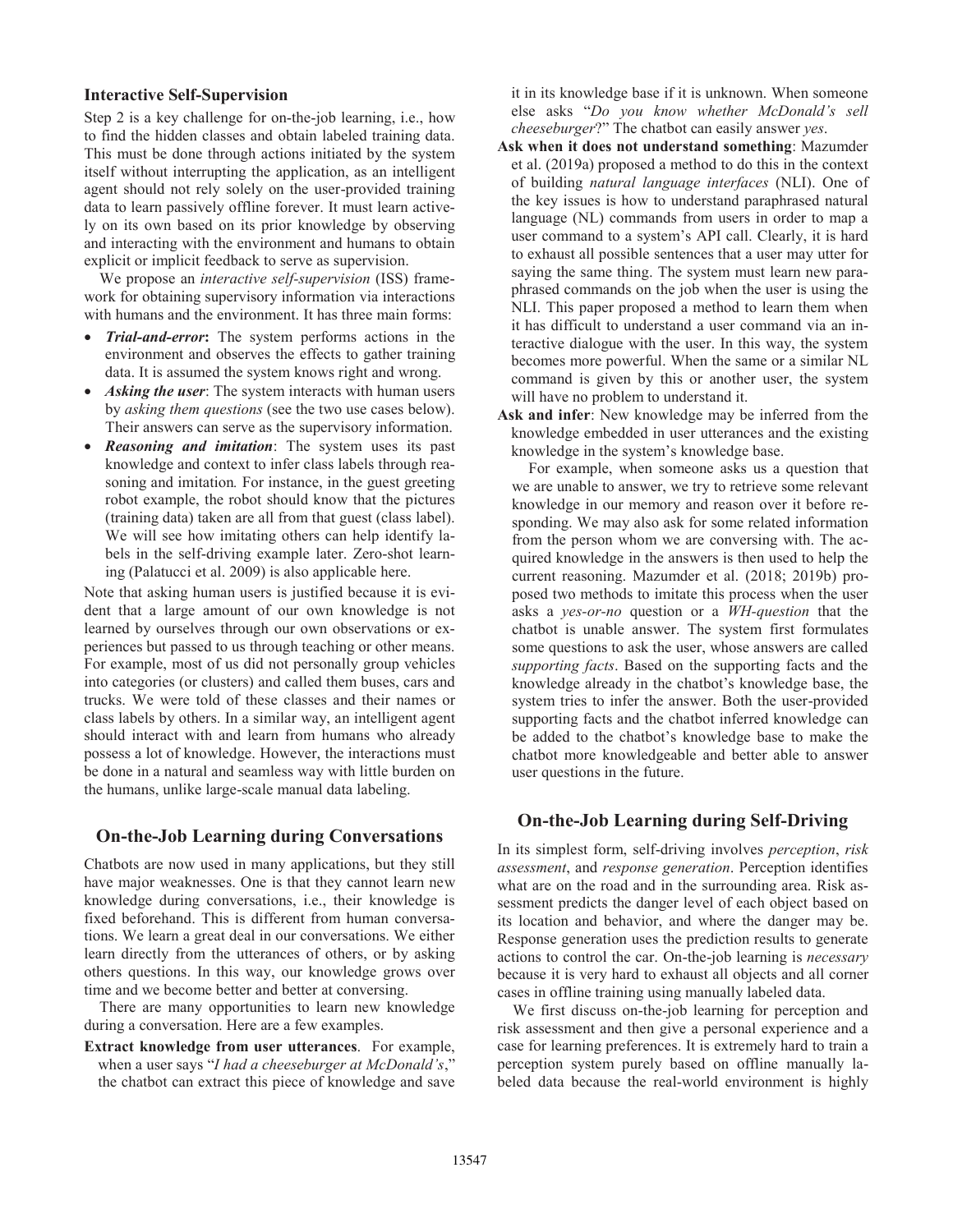complex and unexpected situations occur all the time. Thus the system should learn during driving (on the job).

- **Identify unseen or unfamiliar objects** (step 1). For example, when the car sees a black patch on the road that it has never seen before, it must first recognize this is an unseen/unexpected object.
- **Gather training data by taking pictures** (step 2) of it for learning. Additionally, in order to predict whether it presents a danger for the car, the car needs to learn its behavior. But during driving, there is not enough time or data to learn the object behavior. The car should slow down and observe and possibly ask the human passenger for assistance. However, during driving, in many cases, one can imitate the behavior of the car before it, which indirectly provides some supervisory information. For example, if the other cars before it have driven through the patch with no issue, it can infer that the patch does not present a hazard (supervision). The car can just drive through it as well. In fact, the car can learn a great deal from the cars before it via imitation.

 Note that in step 2, we also need to group unknown objects into classes. This can be difficult during driving as it may need to ask the human passenger. This is not an issue if the car is parked. It can ask for the names (class labels) of the objects by shown him/her the video. Note also even if the car is not driving, we still consider this on-the-job learning because the car has been sold and is out of the factory, and it is learning from its passengers, not through offline training initiated by its engineers.

**Learn to recognize the unseen objects** (step 3) incrementally based on the collected data (pictures). Learn to predict the risk of the objects using the data with the supervisory information gained via imitation above. Then, in the future, even when there is no other car in front, the car can still drive through without hesitation.

Based on the risk assessment, generate appropriate control actions, which is the end task. Following the example above, the car can just drive through normally.

**A real experience**: I worked on self-driving cars before. Once we were testing a car on the road. It stopped suddenly right in the middle of road and refused to move, but the road was wide open. We could not see anything that could be hazardous. After back to the lab, we watched the video, debugged the system, and found there was a small pebble on the road, which human eyes would not have noticed, but was caught by a sensor. If the system had a dialogue system and the on-the-job learning capability, we could have told the car to go ahead, and our instruction will serve as a form of supervision for the car to learn (on the job) so that it will not have problem next time in a similar situation.

**Learning user preferences**: A self-driving car manufacture cannot produce a car that suits everyone's preferences. For example, a safety conscious user may like the car to drive slowly. But we cannot ask the user to drive the car for a while to gather his/her driving habits and preferences and then learn from the data because the user may not know how to drive. Thus, the system has to learn from the feedback of the user in natural language. For example, when the car is driving very fast on a particular road, the user says "slow down." Based on such feedback, the car should learn to drive to best suit the user's preferences.

# **Challenges and Opportunities**

In this section, we highlight some major challenges, which also present potential research opportunities. Their solutions can have fundamental impact on on-the-job learning and LL/CL in particular, and on ML and AI in general.

- 1. *Learning based on a few examples*. Using interactive self-supervision, the system is unlikely to collect a large number of training examples. Then few-shot learning (Lake et al. 2011) that can leverage previously learned knowledge will be critical.
- 2. *Interacting with the environment*: To do so effectively, the system has to make decisions about what is right and what is wrong through reasoning based on its existing knowledge. This is a challenging task.
- 3. *Imitation*: In the self-driving car example, we saw a case that the car imitates the cars in front it. However, it is challenging to decide what to and what not to imitate and how to imitate. Prior knowledge is again important.
- 4. *Disaster proof*: In order to learn on the job, the initial deployed model must have the ability to avoid disasters. For example, a self-driving car cannot afford to do any trial-and-error during driving if there is no guarantee that an action will not cause a catastrophe.
- 5. *Natural language dialogue*: To interact with humans, a good natural language interface is needed, which is hard to build. Mazumder et al. (2019b) proposed a new approach, which includes on-the job learning itself.
- 6. *Knowledge representation and reasoning*: All the above activities and LL need to leverage the knowledge learned in the past. Knowledge representation and reasoning are critical. So far, little research has been done about them (especially reasoning) in the LL context.
- 7. *Correctness of knowledge*: In order to use a piece of prior knowledge, the system must ensure the knowledge is correct. Incorrect knowledge is harmful. Some initial but limited work has been done in (Chen and Liu, 2014; Mitchell et al., 2015; Bou Ammar et al, 2015).
- 8. *Applicability of knowledge*: A piece of knowledge may be correct and useful in some previous domains, but not applicable or harmful to the new domain. There is still no general method for dealing with this issue. Some heuristics have been tried (Chen, Ma and Liu, 2015).

This list of challenges is by no means exhaustive. The current techniques are still primitive. Much research is needed to make breakthroughs. Since learning on the job needs rich prior knowledge, the system should also learn from other sources offline, e.g., Web text (Mitchell et al., 2015).